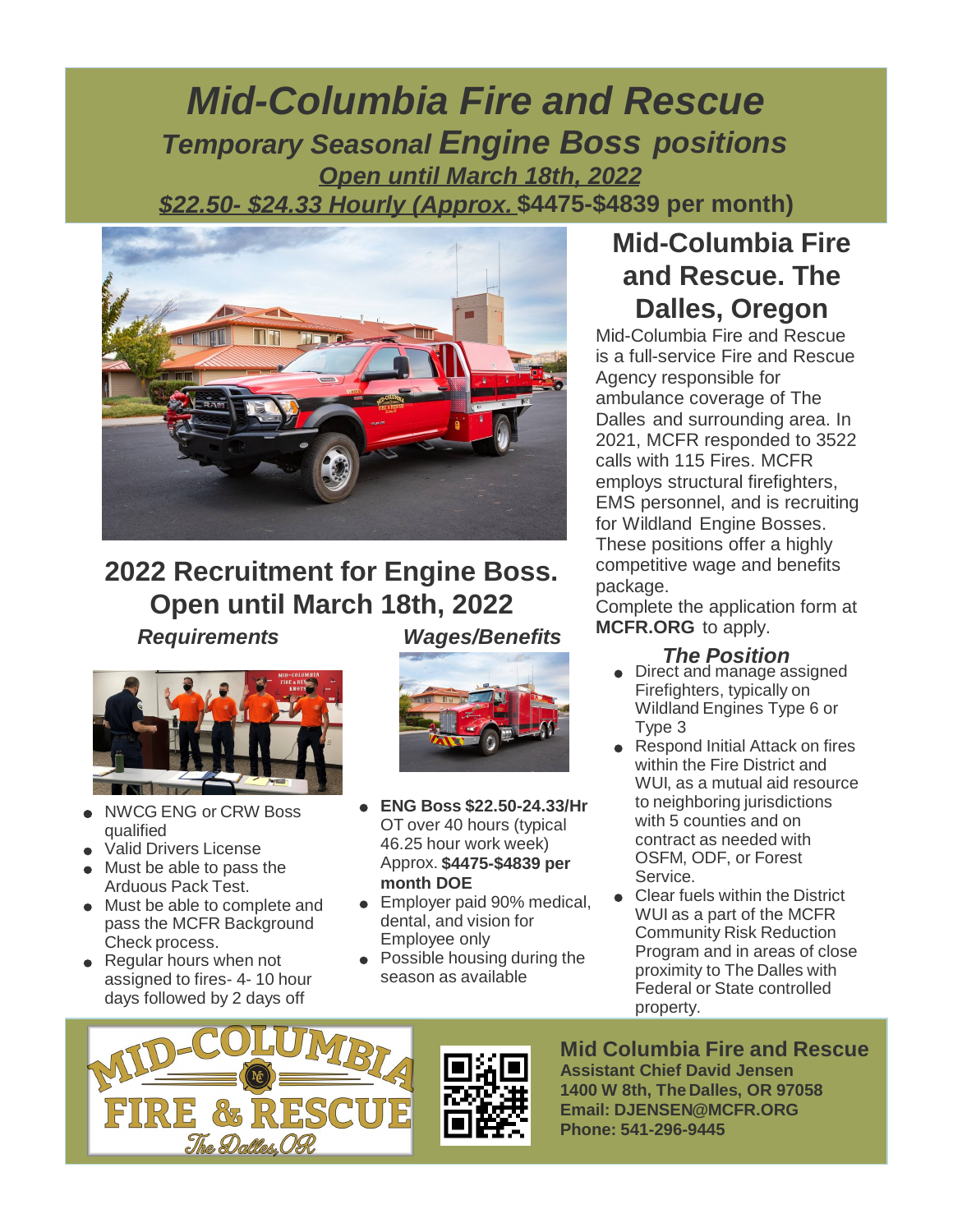## *Mid-Columbia Fire and Rescue Temporary Seasonal Engine Boss positions Open until March 18th, 2022*

### **Mid-Columbia Fire and Rescue. The Dalles, Oregon**

#### **Department Overview:**

Mid-Columbia Fire & Rescue (MCFR) is a combination all hazard response agency that responded to 3522 calls for service in 2021. The District is located along the shores of The Columbia River, approximately 80 miles east of Portland and protects the City of The Dalles, Wasco County's largest incorporated city and the county seat. MCFR has two staffed stations. Fully staffed, MCFR has 4 Chief Officers, 1 administrative office staff, 21 career dual-role line personnel, 6 EMS specific personnel, and 9 seasonal wildland fire personnel.

The Mid-Columbia Fire and Rescue Wildland program is a part of the Fire District's All Hazards response with its focus on Wildland fire response and mitigation. MCFR is also a part of a 5 county mutual-aid response system in both Oregon and Washington counties. This agreement includes the USFS Managed Columbia River Gorge National Scenic Area and property managed by the Oregon Department of Forestry.

MCFR has a long and sustained history of Wildland fire response within the District's urban interface areas. This includes large scale State and Federal response to Type 1-3 fires impacting the District in addition to day-to-day type 4 and 5 fires. The District maintains strong

relationships with wildland prevention and response agencies. The District's cooperative and integral relationships between Oregon Department of Forestry, National Forest Service Scenic Area, and MCFR is a model network. Likewise, the District holds a strong and trust bound relationship with the Oregon State Fire Marshal's Office through many years of working on conflagrations together.



#### **Area Information:**

The Dalles offers about 300 days of sun and receives only 14.5" of rain per year. Cyclists, Geocachers, hikers, hunters, fishers, history buffs, and wine aficionados are discovering our area. Steeped in history and culture, the area served as a center of Native American trade and culture for many years. Lewis & Clark camped along our shores, and here pioneers on the Oregon Trail made the decision to brave the Columbia River or go over Mt.

Hood. With a population of 20,000, The Dalles is a great place in the Gorge for outdoor recreation and within less than a two-hour drive, you can see the high desert, lush forests, Mt. Hood in Oregon, Mt. Adams in Washington and City of Portland.





**Mid Columbia Fire and Rescue Assistant Chief David Jensen 1400 W 8th, The Dalles, OR 97058 Email: DJENSEN@MCFR.ORG Phone: 541-296-9445**